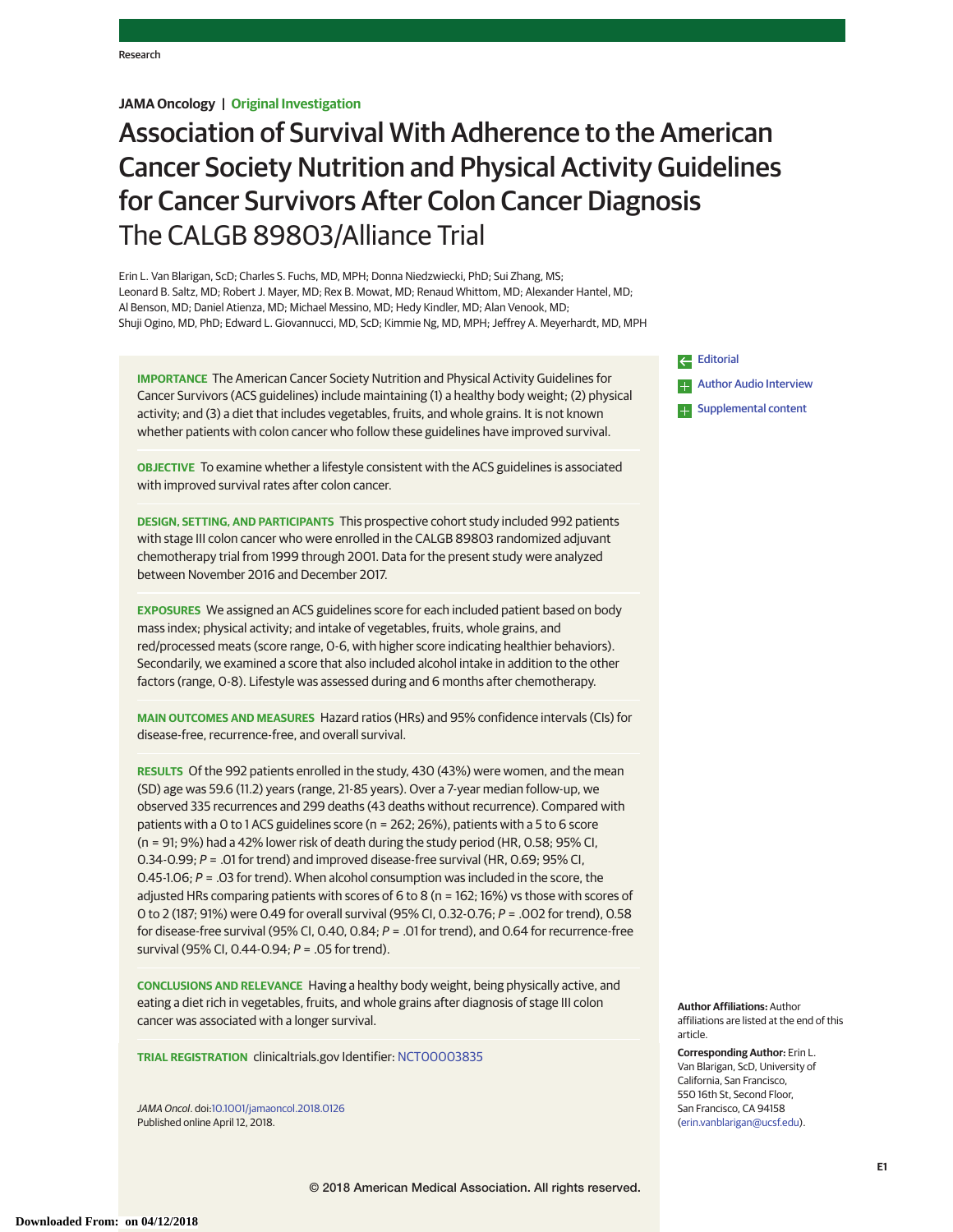olorectal cancer affects over 1.3 million individuals in the<br>United States.<sup>1</sup> In response to the need for improved sur-<br>vivorship care, the American Cancer Society (ACS) pub-<br>lished midelines for putrition during and afte United States.<sup>1</sup> In response to the need for improved surlished guidelines for nutrition during and after cancer treatment in 2001.<sup>2-5</sup> The current guidelines are to  $(1)$  achieve and maintain a healthy body weight; (2) engage in regular physical activity; and (3) achieve a dietary pattern high in vegetables, fruits, and whole grains.<sup>3</sup> A lifestyle consistent with the ACS guidelines in healthy people is associated with lower risk of cancer mortality and overall mortality.<sup>6-8</sup> Guideline adherence has also been correlated with higher quality of life among survivors of colorectal cancer.<sup>9</sup> It is not known, however, whether following the guidelines after colorectal cancer diagnosis is associated with reduced risk of recurrence or mortality.

Data suggest that lifestyle may have an impact on colorectal cancer outcomes.<sup>10</sup> Our group reported that a western dietary pattern was associated with a 3-fold increased risk of colon cancer recurrence and death,<sup>11</sup> and physical activity after diagnosis was associated with a 50% lower risk of recurrence and death.<sup>12</sup> Additionally, our group and others have reported that body size is associated with colorectal cancer recurrence and death, although the bodymass index (BMI; calculated as weight in kilograms divided by height in meters squared) associated with the lowest mortality rate may be higher in patients with cancer than in healthy individuals.<sup>13</sup> No study has looked at the combined effect of BMI, physical activity, and diet after colorectal cancer diagnosis.

We sought to determine whether patients with colon cancer who had a lifestyle consistent with the ACS Nutrition and Physical Activity Guidelines for Cancer Survivors (hereafter referred to as the ACS guidelines) had longer disease-free, recurrence-free, and overall survival.

## Methods

#### Study Population

This prospective study was conducted among 1264 patients with stage IIIcoloncancer enrolled in theCancer and Leukemia Group B (CALGB) 89803 study, an adjuvant chemotherapy trial, between 1999 and 2001. CALGB is now part of the Alliance for Clinical Trials in Oncology. Patients were randomized within 8 weeks of cancer resection. A lifestyle survey was administered in the clinic midway through, and 6 months after, chemotherapy; 1095 (87%) patients completed survey 1, and 981 (78%) patients completed survey 2.<sup>14</sup> We excluded 8 patients whose cancer recurred before the survey and 57 patients for inadequate survey responses (dietary intake of >3500 or <500 kcal/d for women; >4200 or <600 kcal/d formen; or ≥70 itemsmissing).We also excluded 19 individuals who experienced an event within 90 days of survey 1and12 individualswithaBMI lower than18.5 to limit reversecausation due to underlying disease. Finally, we excluded 1 individual with missing BMI and 6 individuals with missing physical activity on both surveys. After exclusions, there were 992 patients eligible for analysis. The studywas approved by the institutional review boards of all participating institutions, and each participant signed an informed consent statement in accordance with federal and institutional guidelines.

**Key Points**

**Question** Do patients with colon cancer who follow the American Cancer Society's Nutrition and Physical Activity Guidelines for Cancer Survivors (ACS guidelines) have better survival rates than those who do not follow these guidelines?

**Findings** In this cohort study of 992 patients with colon cancer, a lifestyle consistent with the ACS guidelines was associated with a 42% lower risk of death during the study period. The 5-year survival probability was 85% for patients with high concordance with the guidelines and 76% for patients with low concordance with the guidelines, a 9% absolute reduction in risk of death at 5 years.

**Meaning** Patients with colon cancer who follow the ACS guidelines during and after treatment may have a higher 5-year survival rate.

## Dietary Assessment

Patients completed a validated food frequency questionnaire (FFQ) that queried intake of 131 items over the past 3 months in up to 9 frequency options ranging from never to 6 or more times per day, as previously described.<sup>15-18</sup> Items of interest included fruits, vegetables, whole grains, refined grains, red and processed meats, and alcohol (eTable 1 in the [Supplement\)](https://jama.jamanetwork.com/article.aspx?doi=10.1001/jamaoncol.2018.0126&utm_campaign=articlePDF%26utm_medium=articlePDFlink%26utm_source=articlePDF%26utm_content=jamaoncol.2018.0126).

## Physical Activity Assessment

Patients reported average time per week over the past 2months performing 9 common leisure-time activities, as previously described.<sup>12</sup> Ten response options ranged from 0 to 11 or more hours per week for each activity. To calculate total metabolic equivalent task (MET) hours per week (MET-h/wk) of physical activity, we assigned each activity a MET value, multiplied the activity-specific MET value by the amount of time the participant engaged in that activity, and summed across all activities.19

## ACS Guidelines Score

We quantified the degree of concordance between patients' lifestyles and the ACS guidelines using a score developed by McCullough et al.<sup>8</sup> The score included BMI, physical activity, and intake of vegetables and fruits, proportion of total grains consumed that were whole grains, and intake of red and pro-cessed meat (eTable 2 in the [Supplement\)](https://jama.jamanetwork.com/article.aspx?doi=10.1001/jamaoncol.2018.0126&utm_campaign=articlePDF%26utm_medium=articlePDFlink%26utm_source=articlePDF%26utm_content=jamaoncol.2018.0126).<sup>3,6</sup> The overall score ranged from 0 to 6, with higher scores indicating behavior more consistent with the guidelines. In our primary analysis, we calculated the cumulative average ACS guidelines score using data from both surveys weighted to follow-up time, as previously described.<sup>11,14,15</sup>

We considered alternative scoring for BMI in an a priori secondary analysis. The ACS guidelines recommend a BMI of 18.5 to 24.9. However, a BMI of 23.0 to 29.9 has been associated with lower risk of recurrence or death among patients with colorectal cancer.<sup>20</sup> Therefore, we examined alternative cut points for BMI: 0 points for 35.0 or higher; 1 point for 18.5 to 22.9 or 30.0 to 34.9; and 2 points for 23.0 to 29.9.

In addition, alcohol consumption is included in the ACS guidelines for Cancer Prevention, but not among cancer survivors. Given patient interest and a possible benefit of low to moderate alcohol consumption for colon cancer survivors,<sup>21</sup>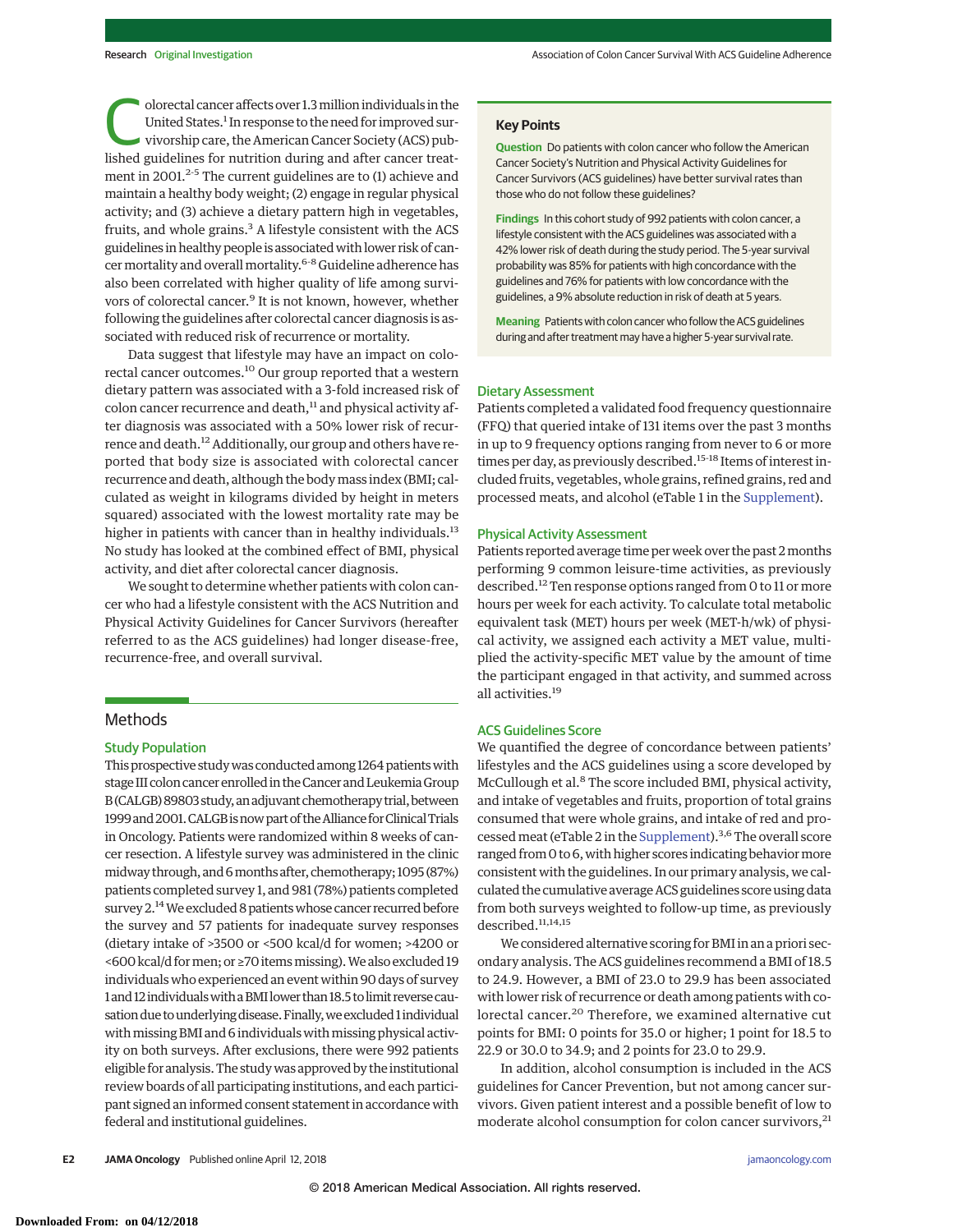we conducted a secondary analysis including alcohol intake in the score. For this analysis, we applied the cut points described by McCullough et al<sup>8</sup>: 0 points for more than 1 drink per day for women, or more than 2 drinks per day for men; 1 point for no drinks, both men and women; and 2 points for more than 0 but 1 or fewer drinks per day for women, or more than 0 but 2 or fewer drinks per day formen. A score using these cut points was more strongly associated with all-cause and cancer-specific mortality in healthy individuals compared with a score that assigned 2 points for no alcohol.<sup>8</sup> The ACS guidelines score including alcohol ranged from 0 to 8, with a score of 8 indicating complete concordance with the ACS guidelines plus low to moderate alcohol consumption.

#### Outcome Assessment

Our primary outcome for this analysis was overall survival, defined as time from survey 1 to death.We also examined diseasefree and recurrence-free survival. Disease-free survival was defined as time to tumor recurrence, occurrence of a new primary colon tumor, or death from any cause. Recurrence-free survival was defined as time to tumor recurrence or new primary colon tumor; patients who died without recurrence were censored. Follow-up included nearly 100% of enrollees.

### Statistical Analysis

There was no difference in survival between treatment arms in CALGB 89803, so we analyzed all patients as a prospective cohort.22 We used Cox proportional hazards regression to calculate hazard ratios (HRs) and 95% confidence intervals (CIs). We combined patientswith ACS guidelines scores of 0 and 1 and patients with scores of 5 and 6 owing to low numbers in both categories (6% had 0 points [n = 61]; 20% had 1 point [n = 201]; 7% had 5 points [n = 72]; and 2% had 6 points [n = 19]). Our first model was adjusted for total caloric intake, age, and sex. Our multivariate model was additionally adjusted for T stage (T1- T2, T3-T4, missing), number of positive lymph nodes (1-3, ≥4, missing), Zubrod performance status (0, 1-2, missing), treatment arm, smoking status (never, past, current, missing), and aspirin use (yes, no, missing). Adjustment for race; median household income by zipcode; glycemic load; and intake of longchain ω3 fatty acids, nuts, coffee, or sugar-sweetened beverages did not change our results, and these variables were omitted from our final models. We confirmed that the proportional hazards assumption was valid by including a cross-product between the score and time in our multivariate model and using a Wald test.<sup>23</sup> We also examined whether age, sex, race, performance status, or treatment armmodified our results by including the cross-product between the score and potential effect modifier in our model and using a Wald test.

The Alliance Statistics and Data Center collected the data following strict policies for data quality. All analyses were based on the study database frozen on November 9, 2009.

Absolute Risk Difference, Number Needed to Treat, and PAR We estimated the absolute risk difference of death at 5 years, the number needed to treat for 5 years to prevent 1 death, and the population-attributable risk (PAR) between patients with ACS guidelines scores of 4 or higher and 5 or higher vs lower scores.

There were only 19 individuals with a score of 6, so we were unable to examine this group. The Cox proportional hazards model does not estimate the baseline hazard; therefore, we fit a Weibull survival model with proportional hazards to estimate the risk difference.<sup>24</sup> To calculate the number needed to treat, we divided 100 by the absolute risk difference. The number needed to treat represents the number of patients with stage III colon cancer and lower ACS guideline scoreswhowould need to achieve the specified score for 5 years to prevent 1 death. For all analyses, we assumed that the patients' lifestyle measured at 2 time points approximately 1 year apart was a measure of their long-term lifestyle as a cancer survivor. The PAR is the percentage of deaths occurring among patients with stage III colon cancer that hypothetically could be prevented if all patients followed the ACS guidelines. We calculated the PAR based on the proportion of exposed individuals (P*e*) and the HR using the following equation<sup>25</sup>: PAR =  $[(HR^{-1}-1) \times P_e] \div ([(HR^{-1}-1) \times P_e] + 1)$ . The HR in the original equation assumes that the desirable be-

havior is the reference, so we used the inverse of the HR when

#### Sensitivity Analyses

estimating the PAR.

We performed several sensitivity analyses. First, we excluded 43 individuals who experienced an event 90 to 180 days after survey 1 to further evaluate reverse causation (individuals who experienced an event within 90 days were excluded in our primary analysis). Second, we were concerned that patients' lifestyle as reported on survey 1might have been influenced by treatment, so we used survey 2 to classify patients' adherence to the guidelines and started follow-up at survey 2. Third, we explored change in the ACS guidelines score between survey 1 and survey 2 in relation to overall survival. We combined patients who increased their score by  $2(n = 81, 8\%)$  or  $3(n = 18, 2\%)$  points and patients who decreased their score by 2 ( $n = 69, 7\%)$ , 3 ( $n = 17, 2\%)$ , or 4  $(n = 1, 0\%)$  points. This model was adjusted for the factors in our multivariatemodel plus patients' score on survey 1. Finally, we examined whether results differed with 2 alternative diet subscores, one omitting variety of fruits and vegetables and the other omitting red and processed meats.

All statistical analyses were performed using SAS software, version 9.4, and 2-sided *P* < .05 was considered statistically significant.

## **Results**

We observed 378 events of cancer recurrence or death among the 992 study patients with colon cancer (median follow-up, 7 years). There were 335 recurrences and 299 deaths; 256 deaths occurred (86%) after cancer recurrence. Patients whose lifestyle was consistent with the ACS guidelines were more likely to be white, women, and never smokers; there were no differences in age, aspirin use, performance status, or clinical factors (Table 1).

A lifestyle consistent with the ACS guidelines after colon cancer diagnosis was associated with longer survival (Table 2). Compared with patients with a score of 0 or 1, patients with a score of 5 or 6 had an adjusted HR for overall survival of 0.58 (95% CI, 0.34-0.99; *P* = .01 for trend). There was a statistically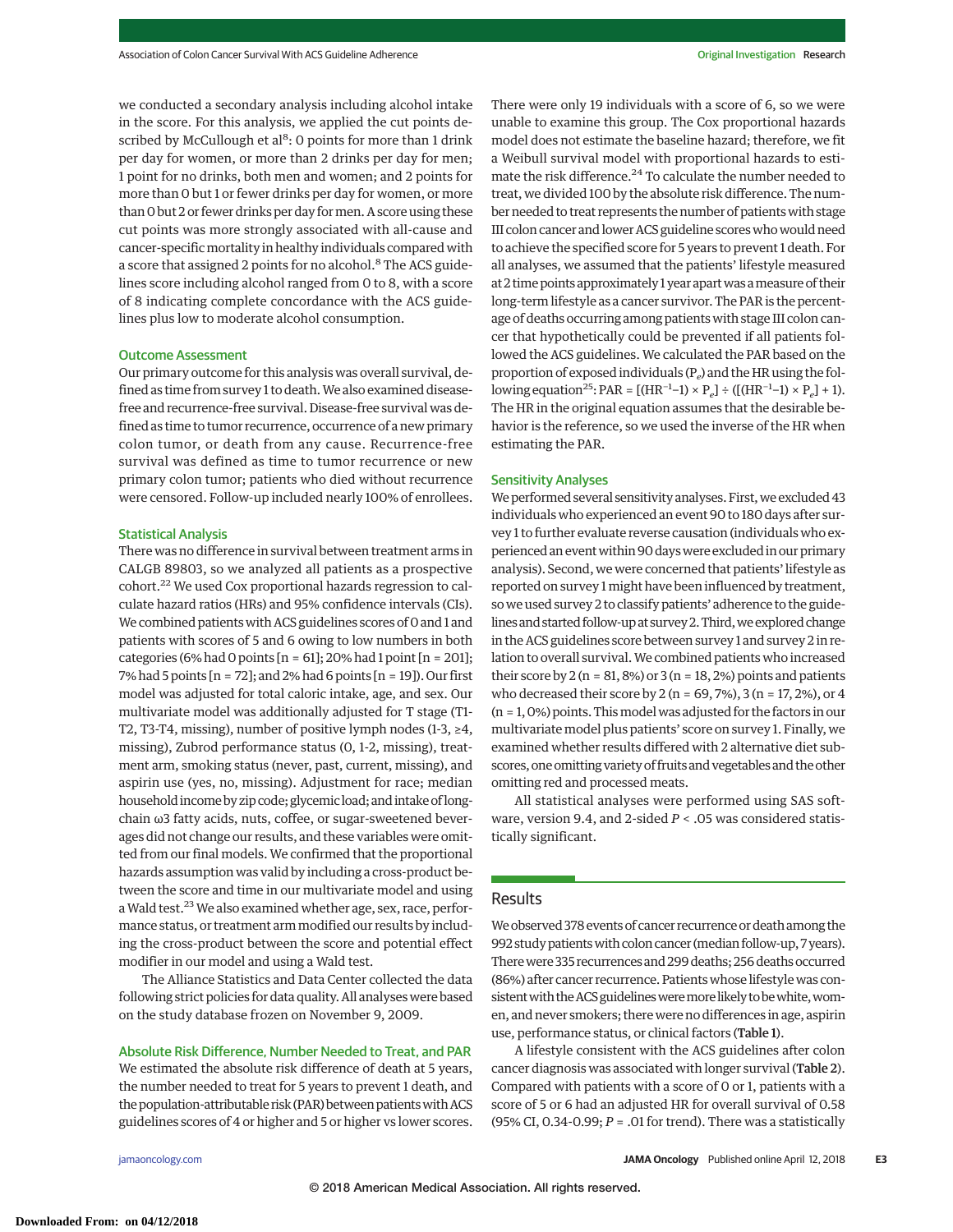## Table 1. Characteristics of the 992 Patients With Stage III Colon Cancer by ACS Guidelines Score

|                                                                         | <b>ACS Guidelines Score</b> |                                   |                               |                               |                       |                      |
|-------------------------------------------------------------------------|-----------------------------|-----------------------------------|-------------------------------|-------------------------------|-----------------------|----------------------|
| Characteristic                                                          | $0 - 1$<br>$(n = 262)$      | $\overline{2}$<br>$(n = 248)$     | $\overline{3}$<br>$(n = 251)$ | $\overline{4}$<br>$(n = 140)$ | $5 - 6$<br>$(n = 91)$ | P Value <sup>a</sup> |
| Age, median (IQR), y                                                    | 59 (52-67)                  | $61(52-69)$                       | $61(51-70)$                   | 61 (49-70)                    | 59 (53-67)            | .73                  |
| Male, No. (%)                                                           | 135 (52)                    | 151 (61)                          | 142 (57)                      | 91(65)                        | 43 (47)               | .02                  |
| White race                                                              | 218 (83)                    | 227 (92)                          | 224 (89)                      | 129 (92)                      | 85 (93)               | .02                  |
| Performance status, No. (%)                                             |                             |                                   |                               |                               |                       | .23                  |
| Fully active                                                            | 173 (66)                    | 184 (74)                          | 189 (75)                      | 109 (78)                      | 71 (78)               |                      |
| Restricted in strenuous activity                                        | 82 (31)                     | 59 (24)                           | 58 (23)                       | 28(20)                        | 18 (20)               |                      |
| Unknown                                                                 | 7(3)                        | 5(2)                              | 4(2)                          | 3(2)                          | 2(2)                  |                      |
| Bowel wall invasion, No. (%)                                            |                             |                                   |                               |                               |                       | .69                  |
| $T1-T2$                                                                 | 36(14)                      | 31(13)                            | 31(12)                        | 23(16)                        | 11(12)                |                      |
| $T3-T4$                                                                 | 212 (81)                    | 201 (81)                          | 202 (80)                      | 103 (74)                      | 75 (82)               |                      |
| Unknown                                                                 | 14(5)                       | 16(6)                             | 18(7)                         | 14(10)                        | 5(5)                  |                      |
| Positive lymph nodes, No. (%)                                           |                             |                                   |                               |                               |                       | .95                  |
| $1-3(N1)$                                                               | 167 (64)                    | 156 (63)                          | 157 (63)                      | 86(61)                        | 55 (60)               |                      |
| $\geq$ 4 (N2)                                                           | 88 (34)                     | 88 (35)                           | 91 (36)                       | 50 (36)                       | 34 (37)               |                      |
| Unknown                                                                 | 7(3)                        | 4(2)                              | 3(1)                          | 4(3)                          | 2(2)                  |                      |
| Bowel abnormality, No. (%)                                              |                             |                                   |                               |                               |                       |                      |
| Perforation                                                             | 12(5)                       | 12(5)                             | 10(4)                         | 7(5)                          | 1(1)                  | .57                  |
| Obstruction                                                             | 48 (18)                     | 49 (20)                           | 56 (22)                       | 34 (24)                       | 30(33)                | .13                  |
| Grade of differentiation, No. (%)                                       |                             |                                   |                               |                               |                       | .89                  |
| Well                                                                    | 15(6)                       | 11(4)                             | 14(6)                         | 9(6)                          | 4(4)                  |                      |
| Moderate                                                                | 188 (72)                    | 172 (69)                          | 177 (71)                      | 91 (65)                       | 65 (71)               |                      |
| Poor                                                                    | 51 (19)                     | 61(25)                            | 57(23)                        | 36(26)                        | 20(22)                |                      |
| Unknown                                                                 | 8(3)                        | 4(2)                              | 3(1)                          | 4(3)                          | 2(2)                  |                      |
| Treatment arm, No. (%)                                                  |                             |                                   |                               |                               |                       | .17                  |
| Fluorouracil and leucovorin                                             | 134 (51)                    | 112 (45)                          | 125 (50)                      | 79 (56)                       | 52 (57)               |                      |
| Irinotecan, fluorouracil, leucovorin                                    | 128 (49)                    | 136 (55)                          | 126 (50)                      | 61 (44)                       | 39(43)                |                      |
| Smoking status, No. (%)                                                 |                             |                                   |                               |                               |                       | .02                  |
| Current                                                                 | 16(6)                       | 36(15)                            | 32(13)                        | 13(9)                         | 5(5)                  |                      |
| Past                                                                    | 126 (48)                    | 116 (47)                          | 95 (38)                       | 61 (44)                       | 40 (44)               |                      |
| Never                                                                   | 118 (45)                    | 96 (39)                           | 121 (48)                      | 66 (47)                       | 46 (51)               |                      |
| Unknown                                                                 | 2(1)                        | $\pmb{0}$                         | 3(1)                          | $\boldsymbol{0}$              | $\bf 0$               |                      |
| Regular aspirin use, No. (%)                                            |                             |                                   |                               |                               |                       | .22                  |
| Yes                                                                     | 28(11)                      | 18(7)                             | 14(6)                         | 16(11)                        | 4(4)                  |                      |
| No                                                                      | 217 (83)                    | 216 (87)                          | 225 (90)                      | 119 (85)                      | 83 (91)               |                      |
| Unknown                                                                 | 17(6)                       | 14(6)                             | 12(5)                         | 5(4)                          | 4(4)                  |                      |
| Total caloric intake,<br>median (IQR), kcal/d                           |                             | 1874 (1461-2317) 1905 (1535-2321) | 1912 (1498-2353)              | 1825 (1471-2362)              | 1905 (1549-2239) .72  |                      |
| BMI, median (IQR)                                                       | 33 (30-36)                  | 29 (26-32)                        | 26 (23-29)                    | $25(23-28)$                   | $23(22-25)$           | < .001               |
| Physical activity,<br>median (IQR), MET-h/wk                            | $2(1-5)$                    | $6(2-10)$                         | $9(3-18)$                     | $22(12-37)$                   | $31(21-46)$           | 15.001               |
| Fruits and vegetables, median (IQR),<br>servings/d                      | $1.6(0.9-2.9)$              | $1.6(1.0-2.9)$                    | $1.8(1.1-3.3)$                | $2.3(1.2-3.5)$                | $3.4(1.8-5.0)$        | 15.001               |
| No. of unique fruits and vegetables<br>consumed per month, median (IQR) | $27(22-30)$                 | $27(24-31)$                       | 29 (24-33)                    | 30 (26-32)                    | $31(27-34)$           | 15.001               |
| Total grains that are whole,<br>median $(IQR)$ , %                      | $30(14-50)$                 | 46 (22-65)                        | 50 (31-65)                    | 56 (37-69)                    | 62 (51-78)            | 15.001               |
| Red meat and processed meat,<br>median (IQR), servings/wk               | $7.2(5.0-9.8)$              | $6.1(4.1-8.9)$                    | $5.3(3.5-9.4)$                | $4.9(3.3-7.5)$                | $3.9(2.7-6.4)$        | 15.001               |
| Alcoholic drinks,<br>median (IQR), drinks/wk                            | $0.2(0-1.6)$                | $0.5(0-3.6)$                      | $0.6(0-3.5)$                  | $0.9(0-3.8)$                  | $1.5(0.2-6.0)$        | 15.001               |

Abbreviations: ACS Guidelines, American Cancer Society Nutrition and Physical Activity Guidelines for Cancer Survivors<sup>2-5</sup>; BMI, body mass index (calculated as weight in kilograms divided by height in meters squared); IQR, interquartile range; MET, metabolic equivalent task.

<sup>a</sup> P values calculated using a  $\chi^2$  test for categorical measures and a Kruskal-Wallis test for continuous measures.

**E4 JAMA Oncology** Published online April 12, 2018 **(Reprinted)** [jamaoncology.com](http://www.jamaoncology.com/?utm_campaign=articlePDF%26utm_medium=articlePDFlink%26utm_source=articlePDF%26utm_content=jamaoncol.2018.0126)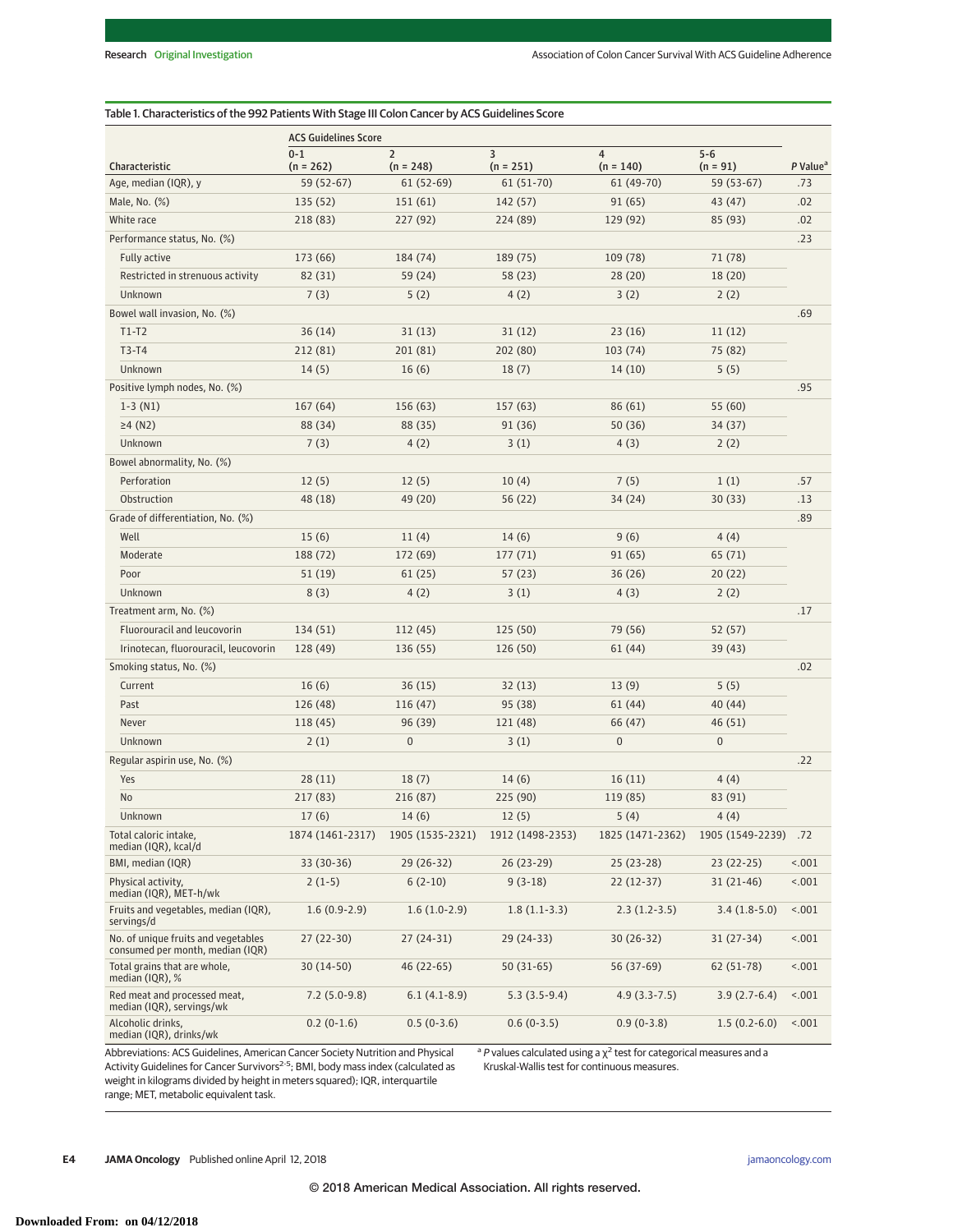Table 2. Cancer Recurrence and Mortality Among the 992 Patients With Stage III Colon Cancer by ACS Guidelines Score

|                                                                   | ACS Guidelines Score (0-6) |                     |                     |                     |                     | P Value                |  |
|-------------------------------------------------------------------|----------------------------|---------------------|---------------------|---------------------|---------------------|------------------------|--|
| Outcome                                                           | $0 - 1$                    | $\overline{2}$      | 3                   | 4                   | $5 - 6$             | for Trend <sup>a</sup> |  |
| No. at risk                                                       | 262                        | 248                 | 251                 | 140                 | 91                  | <b>NA</b>              |  |
| <b>Overall Mortality</b>                                          |                            |                     |                     |                     |                     |                        |  |
| Events                                                            | 92                         | 80                  | 70                  | 39                  | 18                  | <b>NA</b>              |  |
| Person-years                                                      | 1485                       | 1364                | 1397                | 853                 | 552                 | <b>NA</b>              |  |
| Model 1 HR (95% CI) <sup>b</sup>                                  | 1.00                       | $0.94(0.68-1.29)$   | $0.78(0.56 - 1.10)$ | $0.73(0.49-1.08)$   | $0.56(0.33 - 0.96)$ | .01                    |  |
| Model 2 HR (95% CI) <sup>c</sup>                                  | 1.00                       | $0.96(0.69-1.33)$   | $0.78(0.55 - 1.10)$ | $0.73(0.49-1.10)$   | $0.58(0.34-0.99)$   | .01                    |  |
| Cancer Recurrence or Death From Any Cause (Disease-Free Survival) |                            |                     |                     |                     |                     |                        |  |
| Events                                                            | 110                        | 102                 | 91                  | 48                  | 27                  | <b>NA</b>              |  |
| Person-years                                                      | 1292                       | 1195                | 1234                | 770                 | 496                 | <b>NA</b>              |  |
| Model 1 HR (95% CI) <sup>b</sup>                                  | 1.00                       | $0.99(0.76 - 1.30)$ | $0.88(0.67 - 1.16)$ | $0.75(0.54-1.06)$   | $0.69(0.45-1.05)$   | .02                    |  |
| Model 2 HR (95% CI) <sup>c</sup>                                  | 1.00                       | $1.01(0.76-1.33)$   | $0.88(0.66 - 1.17)$ | $0.78(0.55 - 1.10)$ | $0.69(0.45-1.06)$   | .03                    |  |
| Cancer Recurrence (Recurrence-Free Survival)                      |                            |                     |                     |                     |                     |                        |  |
| Events                                                            | 97                         | 88                  | 80                  | 43                  | 27                  | <b>NA</b>              |  |
| Person-years                                                      | 1292                       | 1195                | 1232                | 770                 | 496                 | <b>NA</b>              |  |
| Model 1 HR (95% CI) <sup>b</sup>                                  | 1.00                       | $0.99(0.74-1.32)$   | $0.88(0.66 - 1.19)$ | $0.79(0.55 - 1.13)$ | $0.80(0.52 - 1.22)$ | .11                    |  |
| Model 2 HR (95% CI) <sup>c</sup>                                  | 1.00                       | $0.99(0.74-1.33)$   | $0.86(0.64-1.17)$   | $0.80(0.56 - 1.16)$ | $0.78(0.51-1.20)$   | .11                    |  |
| ACS Guidelines Score Including Alcohol Consumption (0-8)          |                            |                     |                     |                     |                     |                        |  |
| Characteristic                                                    | $0 - 2$                    | 3                   | 4                   | 5                   | $6 - 8$             | <b>NA</b>              |  |
| No. at risk                                                       | 187                        | 199                 | 240                 | 204                 | 162                 | <b>NA</b>              |  |
| <b>Overall Mortality</b>                                          |                            |                     |                     |                     |                     |                        |  |
| Events                                                            | 72                         | 63                  | 73                  | 55                  | 36                  | <b>NA</b>              |  |
| Person-years                                                      | 1009                       | 1139                | 1356                | 1151                | 995                 | <b>NA</b>              |  |
| Model 1 HR (95% CI) <sup>b</sup>                                  | 1.00                       | $0.70(0.49-1.01)$   | $0.72(0.51-1.03)$   | $0.70(0.48-1.01)$   | $0.49(0.32 - 0.75)$ | .002                   |  |
| Model 2 HR (95% CI) <sup>c</sup>                                  | 1.00                       | $0.70(0.48-1.01)$   | $0.71(0.50-1.02)$   | $0.67(0.46-0.97)$   | $0.49(0.32 - 0.76)$ | .002                   |  |
| Cancer Recurrence or Death From Any Cause (Disease-Free Survival) |                            |                     |                     |                     |                     |                        |  |
| Events                                                            | 84                         | 77                  | 96                  | 75                  | 46                  | <b>NA</b>              |  |
| Person-years                                                      | 886                        | 985                 | 1177                | 1028                | 910                 | <b>NA</b>              |  |
| Model 1 HR (95% CI) <sup>b</sup>                                  | 1.00                       | $0.81(0.60-1.11)$   | $0.87(0.65 - 1.17)$ | $0.79(0.58-1.07)$   | $0.57(0.40-0.82)$   | .01                    |  |
| Model 2 HR (95% CI) <sup>c</sup>                                  | 1.00                       | $0.82(0.60-1.12)$   | $0.86(0.64-1.16)$   | $0.76(0.56 - 1.05)$ | $0.58(0.40-0.84)$   | .009                   |  |
| Cancer Recurrence (Recurrence-Free Survival)                      |                            |                     |                     |                     |                     |                        |  |
| Events                                                            | 71                         | 69                  | 84                  | 68                  | 43                  | <b>NA</b>              |  |
| Person-years                                                      | 886                        | 985                 | 1177                | 1025                | 910                 | <b>NA</b>              |  |
| Model 1 HR (95% CI) <sup>b</sup>                                  | 1.00                       | $0.89(0.63 - 1.23)$ | $0.92(0.67 - 1.26)$ | $0.85(0.61-1.18)$   | $0.65(0.44-0.95)$   | .07                    |  |
| Model 2 HR (95% CI) <sup>c</sup>                                  | 1.00                       | $0.87(0.63 - 1.22)$ | $0.87(0.63 - 1.20)$ | $0.80(0.57 - 1.13)$ | $0.64(0.44-0.94)$   | .05                    |  |

Abbreviations: ACS Guidelines, American Cancer Society Nutrition and Physical Activity Guidelines for Cancer Survivors<sup>2-5</sup>; HR, hazard ratio; NA, not applicable.

<sup>a</sup> P value for trend calculated by modeling the median of each category as a continuous term.

b Cox proportional hazards regression model adjusted for age, sex, and total caloric intake.

<sup>c</sup> Cox proportional hazards regression model adjusted for variables in model 1 plus indicator variables for T-stage (T1-T2, T3-T4, missing), number of positive lymph nodes (1-3, ≥4, missing), baseline performance status (0, 1-2, missing), treatment arm, smoking status (never, past, current, missing), and aspirin use (yes, no, missing).

significant trend toward improved disease-free survival (ACS guidelines score of 5-6 vs 0-1, HR, 0.69; 95% CI, 0.45-1.06; *P* = .03 for trend) and a nonstatistically significant trend for improved recurrence-free survival (ACS guidelines score of 5-6 vs 0-1, HR, 0.78; 95% CI, 0.51-1.20;*P* = .11 for trend). There was no evidence of effect modification by age, sex, race, performance status, or treatment. As hypothesized, the association appeared stronger when we assigned 2 points in the ACS guidelines score to patients with a BMI of 23.0 to 29.9 (eTable 3 in the [Supplement\)](https://jama.jamanetwork.com/article.aspx?doi=10.1001/jamaoncol.2018.0126&utm_campaign=articlePDF%26utm_medium=articlePDFlink%26utm_source=articlePDF%26utm_content=jamaoncol.2018.0126).

The results were strengthened and statistically significant for all outcomes when we included alcohol use in the ACS guidelines score (all supporting data reported in Table 2). The adjusted HRs comparing patients with a score of 6 to 8 vs those

with a score of 0 to 2 were 0.49 (95% CI, 0.32-0.76; *P* = .002 for trend) for overall survival; 0.58 (95% CI, 0.40-0.84; *P* = .01 for trend) for disease-free survival; and 0.64 (95% CI, 0.44- 0.94; *P* = .05 for trend) for recurrence-free survival.

Absolute Risk Difference, Number Needed to Treat, and PAR Adherence to the ACS guidelines (score of 5-6) was associated with a 9.0% absolute reduction in the risk of death at 5 years (95% CI, 2.2%-15.9%) compared with a score of 0 to 4 (Table 3). Assuming a causal association, 12 patients with stage III colon cancer would need to adopt a lifestyle consistent with the ACS guidelines for 5 years to prevent 1 death. Applying the data from our study population,  $P_e$  = 0.09 (proportion of patients with 5-6 points), and HR = 0.6; hypothetically, 38%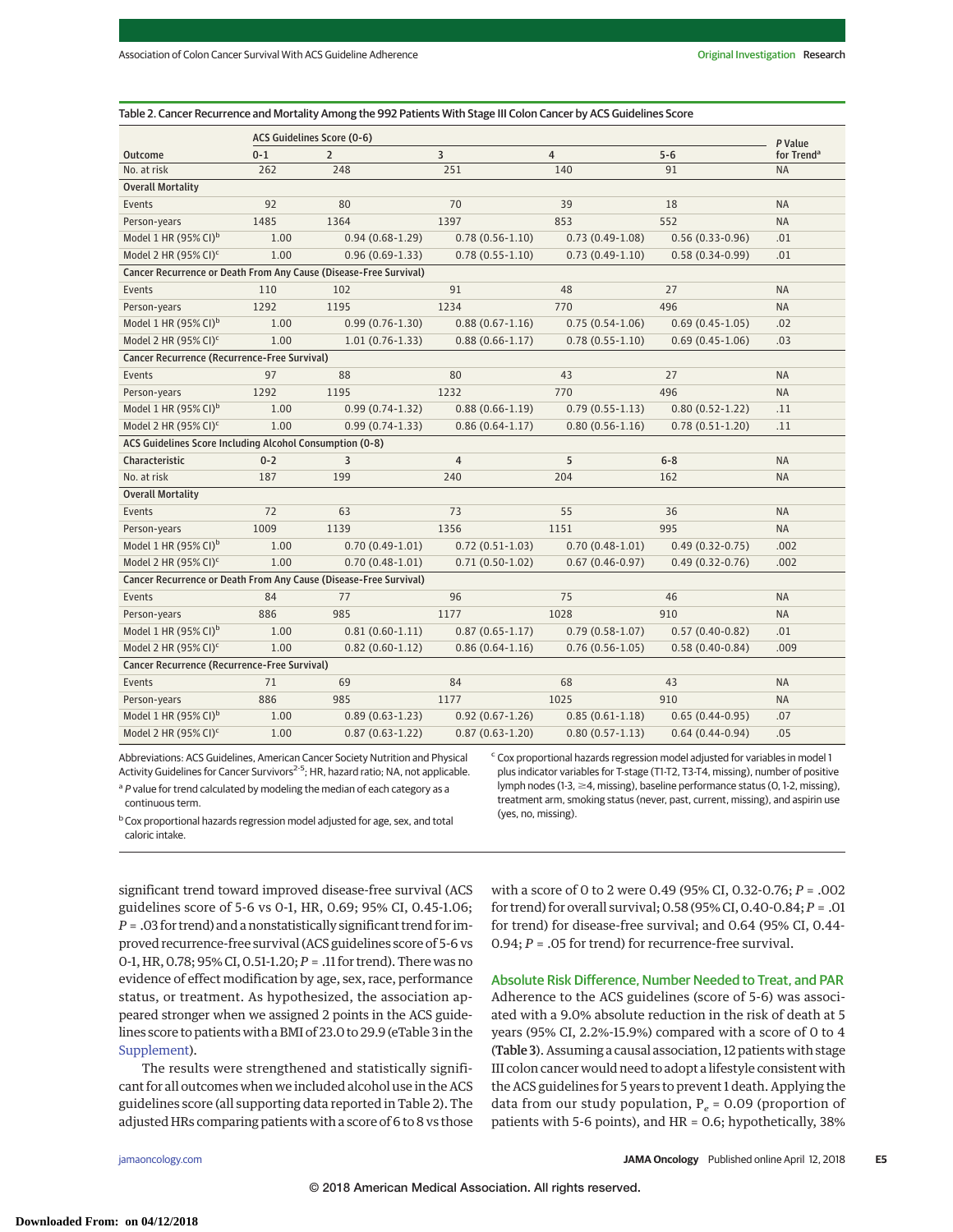#### Table 3. Hypothesized Absolute RD, NNT, and PAR of Death Among the 992 Patients With Stage III Colon Cancer by ACS Guidelines Score

| <b>ACS Guidelines</b><br>Score                                                                                                                        | Patients,<br>No. (%) | Deaths,<br>No. |                          | <b>Hypothesized Values</b> |                 |                       |  |
|-------------------------------------------------------------------------------------------------------------------------------------------------------|----------------------|----------------|--------------------------|----------------------------|-----------------|-----------------------|--|
|                                                                                                                                                       |                      |                | HR (95% CI) <sup>a</sup> | RD (95% CI) <sup>b</sup>   | NNT for 5 $v^c$ | PAR. $%$ <sup>d</sup> |  |
| $\geq 4$                                                                                                                                              | 231(23)              | 57             | $0.72(0.54-0.96)$        | $6.4(1.4-11.5)$            | 16              | 23.0                  |  |
| $\geq$ 5                                                                                                                                              | 91(9)                | 18             | $0.60(0.37-0.97)$        | $9.0(2.2 - 15.9)$          |                 | 37.7                  |  |
| calculated using a Weibull survival model with proportional hazards.<br>Abbreviations: ACS Guidelines, American Cancer Society Nutrition and Physical |                      |                |                          |                            |                 |                       |  |

Abbreviations: ACS Guidelines, American Cancer Society Nutrition and Physical Activity Guidelines for Cancer Survivors<sup>2-5</sup>; HR, hazard ratio; NNT, needed to treat; PAR, population attributable risk; RD, risk difference.

<sup>a</sup> Cox proportional hazards model comparing patients with the score of interest vs patients with all lower scores. Adjustment for age, sex, total caloric intake, and clinical factors did not change the estimates, so these variables were omitted owing to the small number of events in the higher categories.

**b** Difference in probability of survival at 5 years in patients with the score of interest minus probability of survival at 5 years in patients with all lower scores

> had a 42% lower risk of death compared with patients who did not (score, 0-1). The absolute reduction in risk of death at 5 years was 9% comparing patients with a score of 5 or 6 vs those with

<sup>c</sup> The number of patients with lower scores who would need to achieve the specified score for 5 years to prevent 1 death. Estimated by 100 ÷ RD and

<sup>d</sup> The percentage of deaths among patients with stage III colon cancer that would hypothetically not have occurred if all patients had the specified ACS

guidelines score or higher. Estimated using the equation PAR =  $[(HR^{-1}-1) \times P_e] \div ([(HR^{-1}-1) \times P_e] + 1)$ .

rounded up to the nearest whole number.

vented if all patients followed the ACS guidelines.

## Individual Score Components

The score components had independent, but not all statistically significant, associations with death after colon cancer (eTable 4 in the [Supplement\)](https://jama.jamanetwork.com/article.aspx?doi=10.1001/jamaoncol.2018.0126&utm_campaign=articlePDF%26utm_medium=articlePDFlink%26utm_source=articlePDF%26utm_content=jamaoncol.2018.0126). Patients with a BMI of 25.0 to 29.9 had lower risk of death than patients with BMI 30 or higher (HR, 0.59; 95% CI, 0.44-0.80). A survival benefit was apparent starting at 8.75 MET-h/wk of physical activity (8.75-17.4 vs <8.75 MET-h/wk, HR, 0.64; 95% CI, 0.45-0.92). Consuming 5 or more servings per day of vegetables and fruits (HR, 0.60; 95% CI, 0.38-0.94) and choosing whole over refined grains (HR quartile [Q]4 vs Q1, 0.65; 95% CI, 0.45-0.94) were important dietary factors. Contrary to the guidelines, low intake of red and processed meat after colon cancer was associated with an increased risk of death (HR Q1 vs Q4, 1.72; 95% CI, 1.15-2.58). Finally, compared with abstainers, heavy drinkers had a nonstatistically significant increased risk of death (HR, 1.28; 95% CI, 0.81-2.01), while patients consuming low to moderate amounts of alcohol had a nonstatistically significant decreased risk of death (HR, 0.87; 95% CI, 0.66-1.14).

## Sensitivity Analyses

Our results were unchanged when we started follow-up at survey 2 (HR for ACS guidelines score of 5-6 vs 0-1, 0.23; 95% CI, 0.08-0.63) or excluded 43 patients whose cancer recurred or who died 90 to 180 days after the survey (HR for score of 5-6 vs 0-1, 0.49; 95% CI, 0.27-0.88). Compared with the 356 patients who did not change their lifestyle from survey 1 to survey 2 (36%), patients who increased their ACS guidelines score by 2 or 3 points (n = 99; 10%) had an HR for overall survival of 0.67 (95% CI, 0.41-1.08; *P* = .10). The HR for overall survival remained essentially unchangedwhen omitting variety of fruits and vegetables (HR for score of 5-6 vs 0-1, 0.59; 95% CI, 0.35- 1.00) or red and processed meats (HR for score of 5-6 vs 0-1, 0.63; 95% CI, 0.38-1.05) from the diet subscore.

# Discussion

In this prospective study, patients with stage III colon cancer and a lifestyle consistent with the ACS guidelines (score, 5-6)

of deaths among those with stage III colon cancer could be prea score of 0 to 4.

To our knowledge, no prior study has evaluated the ACS guidelines after colon cancer in relation to survival. Among 65 838 women without cancer, the ACS guidelines were associated with a 61% lower risk of colorectal cancer–specific mortality (HR, 0.39; 95% CI, 0.24-0.63; P < .001).<sup>6</sup> Among 2017 female cancer survivors, women with diets consistent with the American Institute for Cancer Research guidelines (similar to the ACS guidelines) had a 20% lower risk of death during the study period (HR, 0.80; 95% CI, 0.64-1.00; *P* = .05).<sup>26</sup> No association was observed among the 380 women with colorectal cancer in that study, but there were few events among those patients ( $n = 82$ ), and diet was assessed approximately 9 years after diagnosis (after most events of colorectal cancer recurrence and death would have occurred). In 1 of the only other studies to examine a diet quality score after diagnosis, women with diets consistent with the Health Eating Index after breast cancer had a 26% lower risk of death during the study period (HR, 0.74; 95% CI, 0.55-0.99; *P* = .04).<sup>27</sup>

It is plausible that following the ACS guidelines after colon cancer diagnosis inhibits recurrence and death. Extensive data suggest that a healthy body size, physical activity, and diet rich in vegetables, fruits, and whole grains improves insulin sensitivity, decreases inflammation, and increases vitamin D levels.<sup>28</sup> These biomarkers have all been consistently associated with colorectal cancer survival.<sup>28,29</sup>

Each component of the score (BMI, physical activity, diet) was independently associated with survival after colon cancer. However, as previously reported, the BMI associated with the lowest risk of death for patients with colon cancer was higher than the ACS guidelines recommendation (23.0-29.9 vs 18.5-24.9).<sup>20</sup> This may reflect reverse causation, since weight loss commonly occurs as cancer progresses. Alternatively, it is possible that a BMI of 23.0 to 29.9 reflects an optimal muscle mass to fat ratio for patients with colon cancer.<sup>30</sup> For physical activity, we observed a benefit at 8.75 MET-h/week, approximately 150 minutes per week of moderate activity such as brisk walking. For diet, choosing whole over refined grains and eating 5 or more servings per day of vegetables and fruits were associated with improved colon cancer survival. Low intake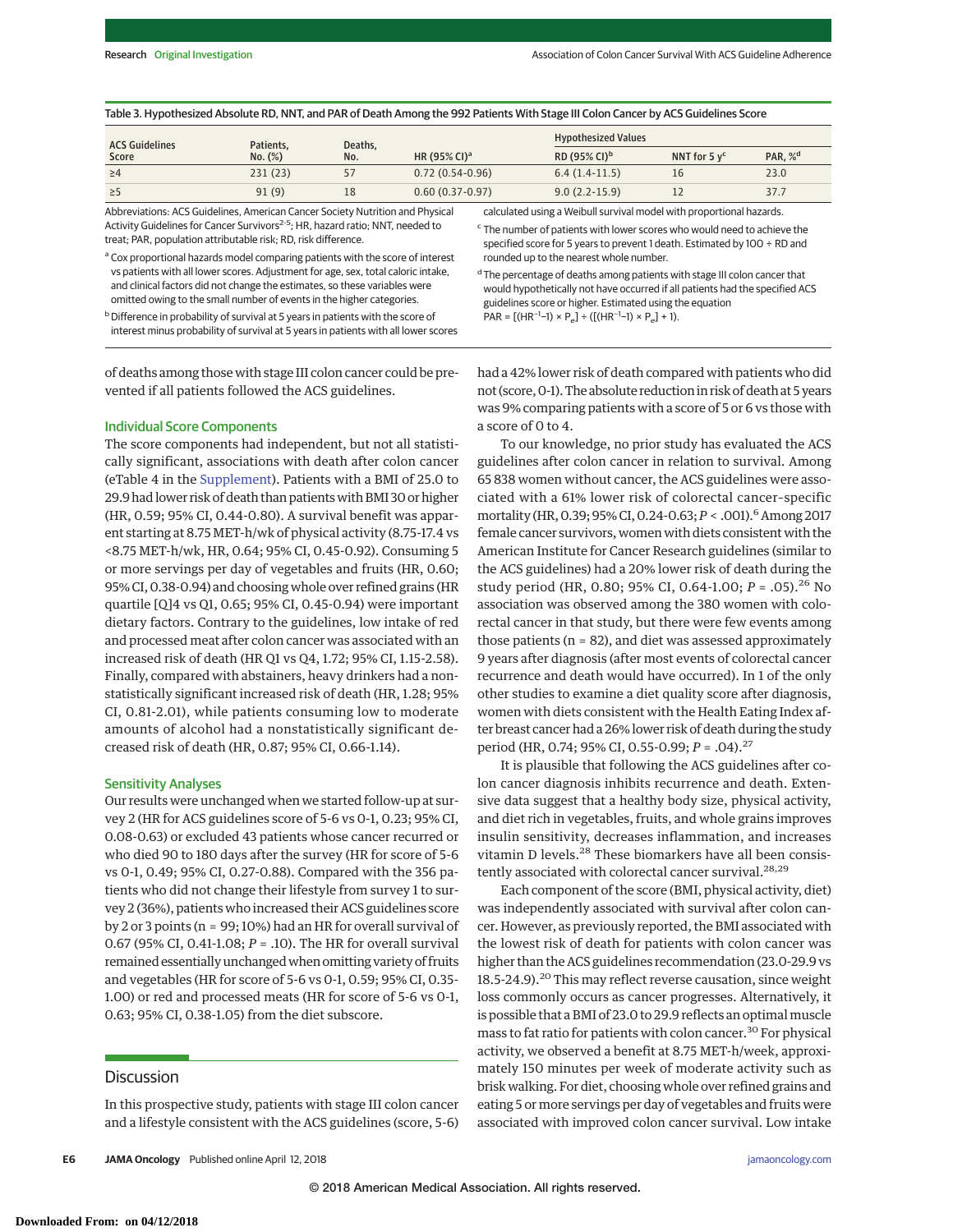of red and processed meat did not appear to contribute to the benefit of the ACS guidelines, consistent with data from the Cancer Prevention Study II Nutrition Cohort.<sup>31</sup> Higher protein intake may be beneficial for cancer survivors.<sup>32</sup> Thus, it is possible that red meat is inversely associated with colon cancer mortality, despite being positively associated with colon cancer incidence. Further research is needed to inform guidelines regarding meat intake for patients with cancer.

## Limitations

Our study has a number of strengths, including many events, standardized cancer treatment, repeated lifestyle assessments, and complete follow-up. However, there were several limitations. First, there was the potential for reverse causation. To limit reverse causation, we excluded patients whose cancer recurred or who died within 90 days of the survey and within up to 180 days of the survey in a sensitivity analysis. Additionally, all of the patients had comprehensive staging and good performance status when they completed survey 1. Second, we cannot conclude that the associations we observed are independent of patients' prediagnosis lifestyle or that changing behaviors after diagnosis will achieve the observed results. Third, there is measurement error in lifestyle assessments, but the error is likely nondifferential in our analysis owing to our prospective data. Fourth, our study population was predominantly white, and patients in trials may not be representative of all patients with colon cancer. We did not observe evidence of effect modification by race, but future studies in more diverse cohorts are needed. Finally, while adjustment for risk factors for cancer recurrence and death had little impact on our effect estimates, we cannot exclude the possibility of confounding or prove causation.

# Conclusions

In conclusion, patients with colon cancer who had a healthy body weight, were physically active, and ate a diet rich in vegetables and fruits and chose whole over refined grains had a 42% lower risk of death during the study period than patients who did not engage in these behaviors. Clinical trials of lifestyle change in colon cancer are needed.

## ARTICLE INFORMATION

**Accepted for Publication:** December 10, 2017. **Published Online:** April 12, 2018. doi[:10.1001/jamaoncol.2018.0126](https://jama.jamanetwork.com/article.aspx?doi=10.1001/jamaoncol.2018.0126&utm_campaign=articlePDF%26utm_medium=articlePDFlink%26utm_source=articlePDF%26utm_content=jamaoncol.2018.0126)

**Author Affiliations:** Department of Epidemiology and Biostatistics, University of California, San Francisco (Van Blarigan); Department of Urology, University of California, San Francisco (Van Blarigan); Yale Cancer Center, Yale School of Medicine, New Haven, Connecticut (Fuchs); Alliance Statistics and Data Center, Duke University, Durham, North Carolina (Niedzwiecki); Department of Medical Oncology, Dana-Farber Cancer Institute, Boston, Massachusetts (Zhang, Mayer, Ogino, Ng, Meyerhardt); Memorial Sloan Kettering Cancer Center, New York, New York (Saltz); Toledo Community Hospital Oncology Program, Toledo, Ohio (Mowat); Hôpital du Sacré-Coeur de Montréal, Montreal, Quebec, Canada (Whittom); Loyola University, Stritch School of Medicine, Naperville, Illinois (Hantel); Robert H. Lurie Comprehensive Cancer Center, Northwestern University, Chicago, Illinois (Benson); Virginia Oncology Associates, Norfolk, Virginia (Atienza); Southeast Clinical Oncology Research Consortium, Mission Hospitals Inc, Asheville, North Carolina (Messino); University of Chicago Comprehensive Cancer Center, Chicago, Illinois (Kindler); Helen Diller Family Comprehensive Cancer Center, San Francisco, California (Venook); Division of Hematology/Oncology, Department of Medicine, University of California, San Francisco (Venook); Program in Molecular Pathology Epidemiology (MPE), Department of Pathology, Brigham and Women's Hospital and Harvard Medical School, Boston, Massachusetts (Ogino); Department of Epidemiology, Harvard T.H. Chan School of Public Health, Boston, Massachusetts (Ogino, Giovannucci); Channing Laboratory, Department of Medicine, Brigham and Women's Hospital and Harvard Medical School, Boston, Massachusetts (Giovannucci); Department of Nutrition, Harvard T.H. Chan School of Public Health, Boston, Massachusetts (Giovannucci).

**Author Contributions:** Drs Meyerhardt and Van Blarigan had full access to all the data in the study and take responsibility for the integrity of the data and the accuracy of the data analysis. Study concept and design: Van Blarigan, Fuchs, Saltz, Mayer, Venook, Giovannucci, Meyerhardt. Acquisition, analysis, or interpretation of data: Van Blarigan, Fuchs, Niedzwiecki, Zhang, Saltz, Mowat, Whittom, Hantel, Benson, Atienza, Messino, Kindler, Venook, Ogino, Ng, Meyerhardt. Drafting of the manuscript: Van Blarigan, Venook, Meyerhardt.

Critical revision of the manuscript for important intellectual content: All authors.

Statistical analysis: Van Blarigan, Niedzwiecki, Zhang, Venook, Ng.

Obtained funding: Fuchs, Ogino, Meyerhardt. Administrative, technical, or material support: Fuchs, Zhang, Mayer, Hantel, Kindler, Venook. Study supervision: Fuchs, Mowat, Venook, Meyerhardt.

**Conflict of Interest Disclosures:** The CALGB/ Alliance trial was supported in part by funds from Pharmacia and Upjohn Company (now Pfizer Oncology) No other disclosures are reported.

**Funding/Support:** Research reported in this publication was supported by the National Institutes of Health (NIH) National Cancer Institute (NCI) under award Nos. U10CA180821 and U10CA180882 (to the Alliance for Clinical Trials in Oncology); U10CA032291, U10CA041287, U10CA045808, U10CA077651, U10CA138561, U10CA180791, and U10CA180820 (to ECOG-ACRIN); U10CA180836, U10CA180867, and U10CA180888 (to? SWOG); and UG1CA189858 (to the Southeast Clinical Oncology Research Consortium Inc). Dr Van Blarigan is supported by NCI K07 award K07CA197077. Drs Meyerhardt, Fuchs, and Ng are supported in part by NCI R01 awards R01CA118553, R01CA149222, and R01CA205406 and by GI SPORE grant P50CA127003. Dr Ogino is supported in part by NCI R35 award R35CA197735.

**Role of the Funder/Sponsor:** The funders had no role in the design and conduct of the study; collection, management, analysis, and interpretation of the data; preparation, review, or approval of the manuscript; and decision to submit the manuscript for publication.

**Disclaimer:** The content is solely the responsibility of the authors and does not necessarily represent the official views of the NIH.

#### **REFERENCES**

**1**. DeSantis CE, Lin CC, Mariotto AB, et al. Cancer treatment and survivorship statistics, 2014. [CA](https://www.ncbi.nlm.nih.gov/pubmed/24890451) Cancer J Clin[. 2014;64\(4\):252-271.](https://www.ncbi.nlm.nih.gov/pubmed/24890451)

**2**. Brown J, Byers T, Thompson K, Eldridge B, Doyle C, Williams AM; American Cancer Society Workgroup on Nutrition and Physical Activity for Cancer Survivors. Nutrition during and after cancer treatment: a guide for informed choices by cancer survivors. CA Cancer J Clin[. 2001;51\(3\):153-187.](https://www.ncbi.nlm.nih.gov/pubmed/11577495)

**3**. Rock CL, Doyle C, Demark-Wahnefried W, et al. Nutrition and physical activity guidelines for cancer survivors. CA Cancer J Clin[. 2012;62\(4\):243-274.](https://www.ncbi.nlm.nih.gov/pubmed/22539238)

**4**. Doyle C, Kushi LH, Byers T, et al; 2006 Nutrition, Physical Activity and Cancer Survivorship Advisory Committee; American Cancer Society. Nutrition and physical activity during and after cancer treatment: an American Cancer Society guide for informed choices. CA Cancer J Clin[. 2006;56\(6\):323-353.](https://www.ncbi.nlm.nih.gov/pubmed/17135691)

**5**. Brown JK, Byers T, Doyle C, et al; American Cancer Society. Nutrition and physical activity during and after cancer treatment: an American Cancer Society guide for informed choices. [CA](https://www.ncbi.nlm.nih.gov/pubmed/14570227) Cancer J Clin[. 2003;53\(5\):268-291.](https://www.ncbi.nlm.nih.gov/pubmed/14570227)

**6**. Thomson CA, McCullough ML, Wertheim BC, et al. Nutrition and physical activity cancer prevention guidelines, cancer risk, and mortality in the women's health initiative. [Cancer Prev Res \(Phila\)](https://www.ncbi.nlm.nih.gov/pubmed/24403289). [2014;7\(1\):42-53.](https://www.ncbi.nlm.nih.gov/pubmed/24403289)

**7**. Romaguera D, Ward H, Wark PA, et al. Pre-diagnostic concordance with the WCRF/AICR